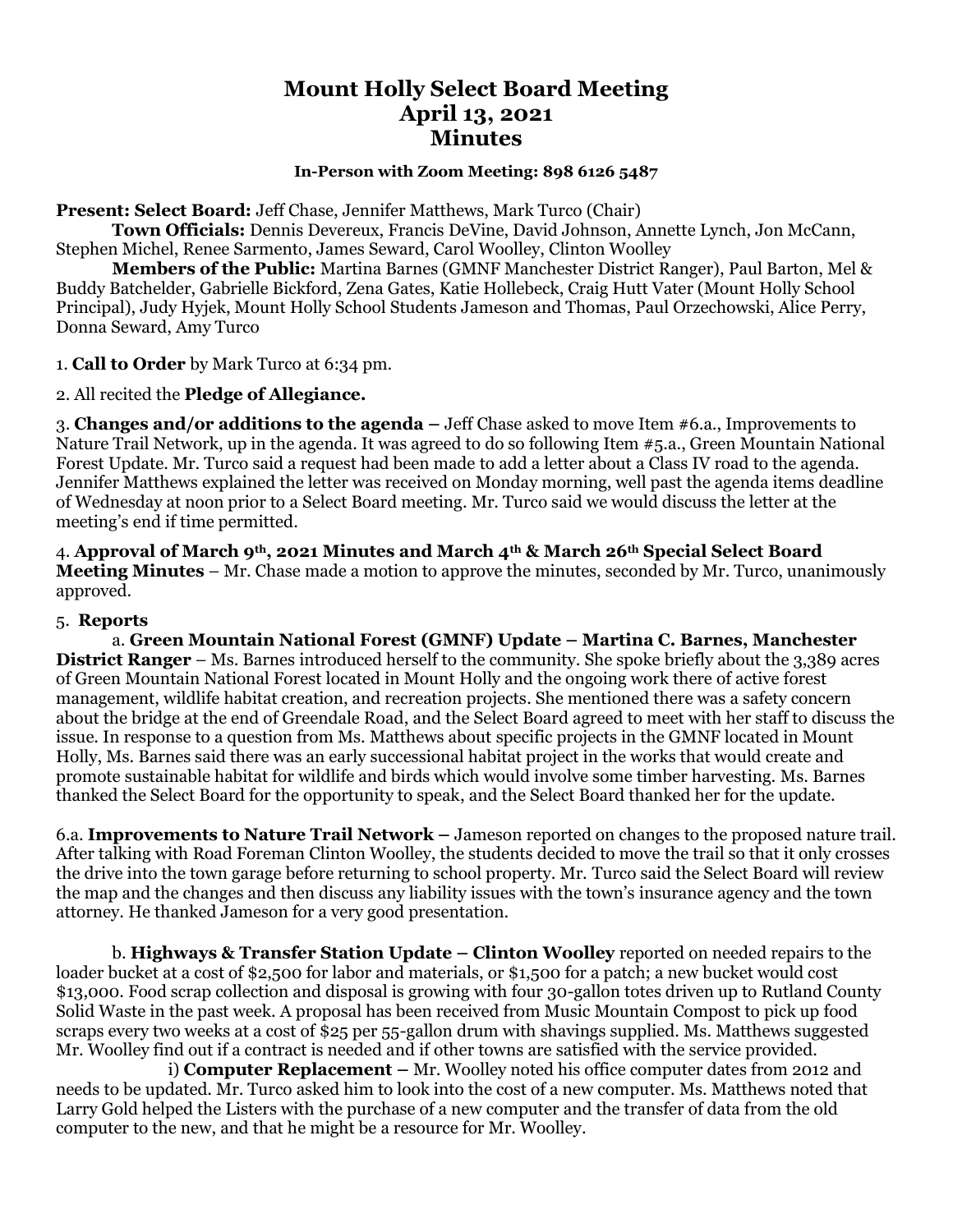ii) **Structures Grant –** Mr. Chase has prepared a FY22 Structures Grant application for replacement of the Summit Road culvert. A temporary culvert was installed last fall with a new box culvert required by the State for the final repair. Project cost will run between \$160-180,000 with a 10% local match required. If the grant is received, work will take place next year between July and October; a RFP will be issued for design work first, followed by a second RFP for construction.

## c. **Treasurer – David Johnson**

 i) **Monthly Income & Expense Report –** Mr. Johnson reported the Culvert Repair Fund is at \$50,740; the Property Taxes Receivables amount of \$113,516 is for less properties but a higher dollar value than a year ago; the Dog License Receipts amount of \$356 is not very high with only 130 dogs registered – perhaps time to do another dog census; the Solid Waste Labels Sold amount of \$22,694 is more than last year and ahead of budgeted amount; Lister Expense of \$3,660 includes the cost of the new computer; Solid Waste Hauling & Disposal Expense of \$42,833 is through the end of March and running slightly over budget; Vehicle/Equip Repair & Maintenance amount of \$16,219 will increase as it does not include a recently received invoice of \$3,100 for new springs for the truck.

 ii) **Independent Audit Update –** The audit process has begun with RHR Smith receiving a download of QuickBooks and some initial documents. An on-site visit is planned for the end of the month.

iii) **Health Reimbursement Account Update –** There is \$2,707 in the account, so a deposit is not needed this year.

d. **Mount Holly Planning Commission Update – Jon McCann** reported that an additional correction to the Flood Hazard Area Regulations has been made via a previous Select Board letter; a State law passed in January 2020 requires all boundary line changes to be filed with the State, and a sheet explaining this is now included in the subdivision packet; revisions to the Town Plan continue with a recent review of information pertaining to Mount Holly received from the State geologist and the State archeologist.

e. **Mount Holly Conservation Commission Update – Francis DeVine** reported that they are pulling together a group to work on the Municipal Shade Tree Preservation Plan; a Tree Warden is needed to help with this work; the \$4,500 VT Watershed grant application for education and research on Star Lake was turned down; the community survey generated 109 online responses and seven paper responses, for a 10% response rate; a preliminary report from Castleton University on the survey responses is to come; work continues on updating the town's inventory of natural resources with a visit to look at vernal pools planned.

f. **Rutland Regional Planning Commission Update – Jon McCann –** No update necessary.

### 6. **Ongoing & Old Business**

a. **Improvements to Nature Trail Network –** see above.

b. **Mount Holly School/Town Garage Water System Permits & Documents – Review & Sign –** Ms. Matthews briefly reviewed the reasons for the water system and the documents drafted, including a Memorandum of Agreement between the Town and the School which states the responsibilities for and the costs of the water system's design, construction, installation, connection, maintenance and decommissioning fall upon the School District with no municipal tax burden. All documents were reviewed and revised by our town attorney to protect the town from any liability. Mr. Chase read the attached Resolution in to the record. Mr. Turco made a motion to adopt the resolution, seconded by Ms. Matthews, unanimously approved. Mr. Turco signed the Memorandum of Agreement, which will next be signed by the School District. Once the Memorandum of Agreement is signed and the State permits are signed and approved, the Easement Deed will be executed and recorded with the town clerk. Paul Orzechowski, the Ludlow-Mount Holly Unified Union School District Board Chair, and Mount Holly School Principal Craig Hutt Vater both thanked the Select Board and the town for their willingness, and for their time and effort to make this happen.

c. **FY21 Lower Healdville Road, Alpine Drive, Chalet Drive & Station Road Paving Bids – Open –** Mr. Chase opened and read the bids as follows: Bazin Brothers, \$113,254.10; Fuller Sand & Gravel, \$99,325.40; Pike Industries, \$114,602.75; and, Wilk Paving, \$107,571.00. Discussion ensued. Mr. Woolley stated Fuller has done a good job in the past. Mr. Chase made a motion to accept Fuller's bid of \$99,325.40 for the paving of lower Healdville Road, Alpine Drive, Chalet Drive & Station Road to limits shown on the RFP, seconded by Mr. Turco, unanimously approved.

d. **Mowing of Town Lands Bids – Open –** Mr. Chase noted three bids were received in three different formats, so they are difficult to compare. He will break down the numbers and put them in a spreadsheet for comparison. Mr. Chase and Mr. Turco thanked Guilmette Landworks, Fitzgerald General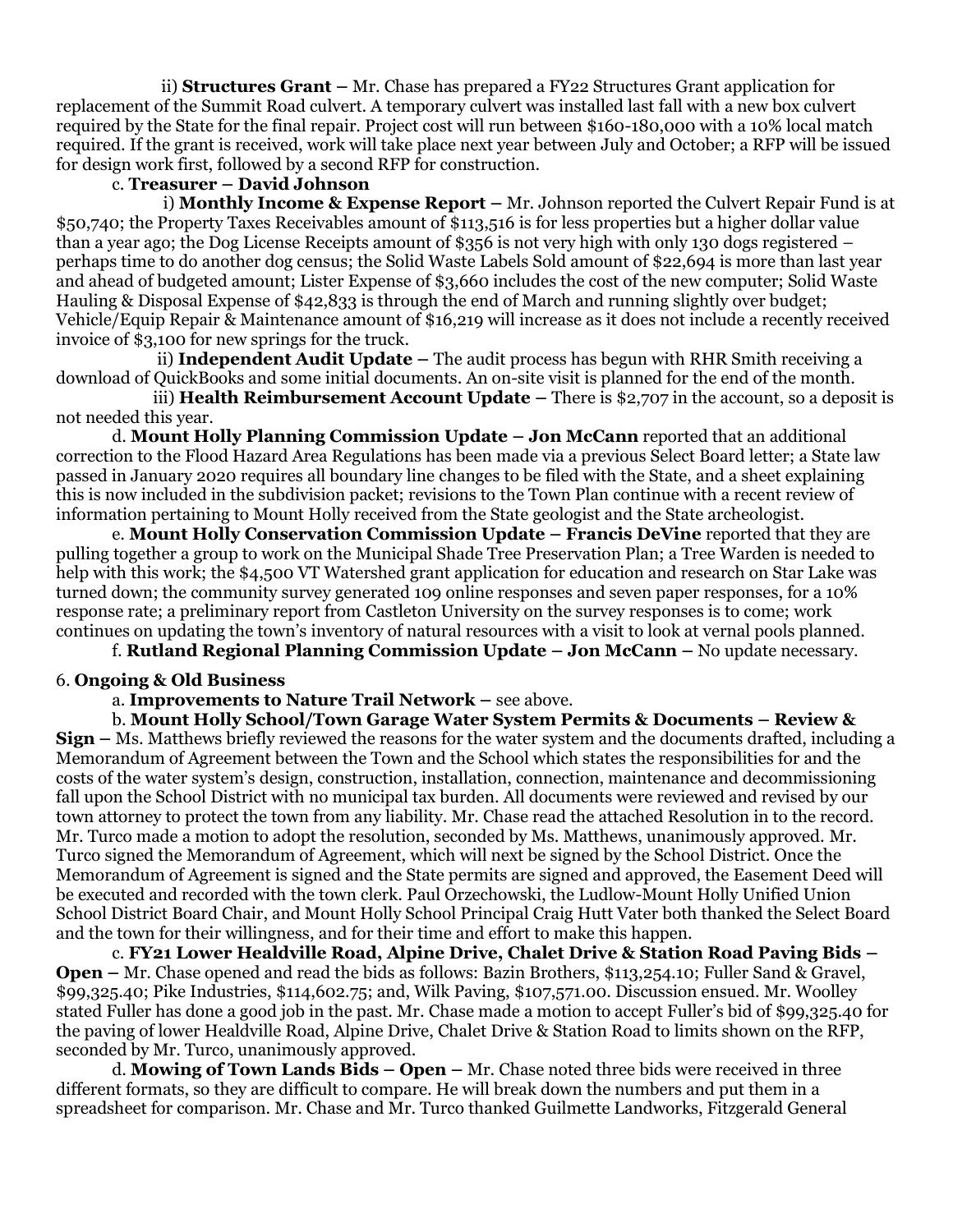Services, and Norton's Property Management for submitting bids. A decision regarding the mowing will be made at an upcoming Select Board meeting.

e. **Junk Ordinance Enforcement –** Mr. Turco explained that enforcement of the ordinance had been put on hold due to the pandemic, but now with the arrival of spring and businesses reopening, it was time to begin enforcement measures once again. Discussion ensued on previous steps taken and how to proceed. It was decided that Ms. Matthews will consult with the town attorney to determine the proper steps to take in enforcement of the ordinance. Concerns were also raised about trash and junk accumulating at the Blue Spruce Inn. Ms. Matthews will send them a letter letting them know they are in violation of the junk ordinance.

f. **Select Board Admin. Assistant Position –** Ms. Matthews reported she is working with the Leddy Group to find a qualified candidate.

g. **Other –** There was no additional Old & Ongoing Business this evening.

#### 7. **New Business**

a. **Traffic Safety Concerns –** Mr. Turco reported that the Select Board had received ten emails regarding traffic concerns in town: one pertained to the intersection of Healdville Road and VT Route 103, which is under State jurisdiction and would have to be addressed by the State; there were emails pro and con about removing the grassy triangle at Lake Street and Belmont Road; and, there were many emails concerned about speed in the village of Belmont. Dennis Devereux noted that most of the emails did concern the village of Belmont with general agreement on lowering the speed to 25 mph in the village. He also mentioned concerns about the difficulty making turns at the grassy triangle, the possibility of 'stop ahead' signs both on Lake Street and Tarbellville Road, and the speed on Healdville Road. Discussion ensued with concerns raised about other roads (Shunpike Road, Gates Road), and possible solutions including a traffic study, radar speed signs, other signage, speed bumps, the possibility of holding a hearing dedicated to traffic concerns. Ms. Matthews suggested the formation of a small committee to evaluate and prioritize the concerns and to research the costs to best remedy these issues. Mr. Devereux volunteered to head the committee and then to report back to the Select Board with recommendations. A notice will be posted asking for volunteers for the traffic study committee.

b. **Local Emergency Management Plan – Adopt & Sign –** Mr. Chase explained the plan is to be updated annually. He along with the Rutland Regional Planning Commission made the necessary updates. Mr. Chase made a motion to adopt the 2020/21 Local Emergency Management Plan, seconded by Mr. Turco, unanimously approved.

c. **Road Surface Cut Policy – Adopt & Sign –** Ms. Matthews explained this policy stems from requests by property owners and Green Mountain Power to bury utilities, occasionally necessitating a road surface cut. The policy spells out the Town of Mount Holly's conditions when a road surface cut is needed. Ms. Matthews made a motion to adopt and sign the Road Surface Cut Policy, seconded by Mr. Chase, unanimously approved.

d. **Conservation Commission Member Resignation –**Mr. Turco read the email received from Nicole Lewis, informing us of her decision to resign from the Conservation Commission due to time constraints. Ms. Matthews made a motion to accept Nicole Lewis' resignation from the Conservation Commission with regrets, seconded by Mr. Turco, unanimously approved.

e. **Sharon Lane Old Recycling Shed Rental Request –** Mr. Turco read Josh Bickford's request to rent the town building on Sharon Lane. Ms. Matthews mentioned she had briefly spoken with the town attorney about this. We do have the ability to raise funds for the Town through rental of town-owned properties. We would need a Certificate of Insurance from the leasee and a signed lease with requirements that any damage done to the property is the leasee's responsibility. Discussion ensued about town equipment currently stored there and town space needs. Mr. Turco will talk with Mr. Woolley about both, and he will talk with Mr. Bickford. This item will be on next month's agenda once additional information is gathered.

f. **Other –** Mr. Chase spoke with Bob Bryant concerning the end of Shunpike Road where drivers are often traveling at a high rate of speed and fail to negotiate the sharp turn towards VT Route 103; as such, cars go off the road. Discussion ensued about the signs currently in place, which are based on State recommendations, the need to repaint the lines on the road, and the need to enter a State highway at a 90 degree angle. Mr. Woolley will talk with VTrans about the right-of-way there and any other possible remedies.

Dennis Devereux spoke of the five trees cut down last year in the Old Mechanicsville Cemetery and the five trees to be cut down in the Carlton Cemetery this year. The house next to the cemetery has sold and he has reached out to the new owner for permission to access the trees via their property.